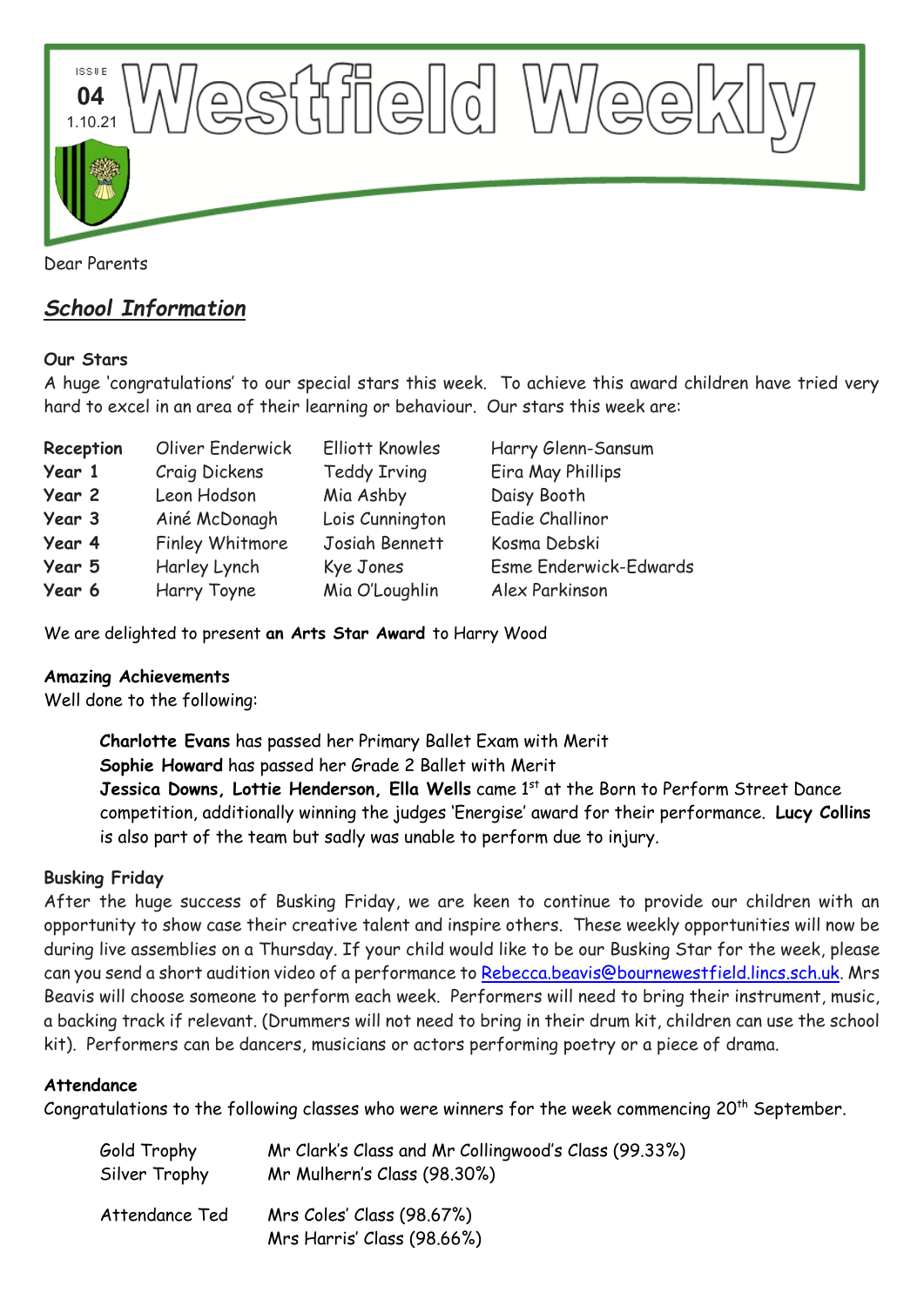#### **Friends of Westfield AGM**

The FoW AGM will be held on Monday  $11^{th}$  October at 6.30pm at the school. We are always looking for new members. If you are free to attend you will be made very welcome and, if you do not like the idea of coming alone, bring along a friend or two - but PLEASE come along to see what we do.

#### **Harvest Festival**

A huge thank you to everyone who donated to our Harvest Festival assembly this week. Our children enjoyed their virtual assemblies yesterday and staff were overwhelmed by the kindness shown to support those in need in our local community. Our 'Harvest' has been safely delivered to the Foodbank. Annually, the Foodbank is delighted by the quantity of our donations; however, in the current climate it is all the more important to support this local charity.

#### **Year 6 – Aylmerton Residential Visit – Parents' Meeting**

Thank you to those parents who joined Mrs Knott on Monday evening for the Year 6 Aylmerton meeting on Microsoft Teams. For those parents unable to attend, this has been shared via Parentmail. If your child would like to attend the residential visit next July, an initial non-refundable deposit of  $E72$  is required by Friday 15<sup>th</sup> October 2021.

#### **Oracy Challenge: 'Why? Because...'**

A great way to get your children practising their reasoning skills. Ask your child / children to choose a household item; you do the same. When you have all chosen, tell your child that they are going to have to use their item to defend themselves from an alien attack! They then need to justify to you why their item will be great. You then do the same. Who's item will be the best? Have fun!

#### **School Lunches**

A copy of the menu and upcoming theme days for next term has been sent out by Parentmail and added to the school website. Tuesday 19<sup>th</sup> October is the deadline for ordering meals for the first week back in November. This includes our first theme day lunch next term, a Guy Fawkes Lunch on Friday  $5<sup>th</sup>$ November. The children will be able to have a sizzling sausage in a bun, bonfire fries & starburst baked beans followed by toffee apple crumble and custard for dessert. Quorn sausage in a bun will be the vegetarian option. All of the other regular options will be available on the day. We will also be reintroducing the soup option of Heinz tomato soup with half a baguette. The salad bar will continue to be an available option.

## **A Date with Dan – Keeping Children and Young People Safe Online**

Online safety can be a bit of a minefield and many of us have lots of questions on how we can not only keep our children safe but also let them enjoy the benefits the online world brings. After our live streamed event earlier this year, many parents and carers asked for the opportunity to ask us some questions. Join our resident Online Safety Officer, Dan Hawbrook, on the 25<sup>th</sup> November 2021 for a special Question and Answer session for parents and carers which will cover what YOU want to know – whether it's game ratings, parental controls, bullying or strangers – we will let you ask us those burning questions.

Sign up will be required to access this FREE session: [https://www.eventbrite.co.uk/e/a-date-with-dan](https://gbr01.safelinks.protection.outlook.com/?url=https%3A%2F%2Fwww.eventbrite.co.uk%2Fe%2Fa-date-with-dan-tickets-168597709287&data=04%7C01%7CEloise.Malam%40lincolnshire.gov.uk%7Cf8349c6f746b4000269708d97cfb4698%7Cb4e05b92f8ce46b59b2499ba5c11e5e9%7C0%7C0%7C637678240968551895%7CUnknown%7CTWFpbGZsb3d8eyJWIjoiMC4wLjAwMDAiLCJQIjoiV2luMzIiLCJBTiI6Ik1haWwiLCJXVCI6Mn0%3D%7C1000&sdata=eoiVc86d5orSYHQoC0rP5bs3Qf5erGDhin5qMwmX77g%3D&reserved=0)[tickets-168597709287](https://gbr01.safelinks.protection.outlook.com/?url=https%3A%2F%2Fwww.eventbrite.co.uk%2Fe%2Fa-date-with-dan-tickets-168597709287&data=04%7C01%7CEloise.Malam%40lincolnshire.gov.uk%7Cf8349c6f746b4000269708d97cfb4698%7Cb4e05b92f8ce46b59b2499ba5c11e5e9%7C0%7C0%7C637678240968551895%7CUnknown%7CTWFpbGZsb3d8eyJWIjoiMC4wLjAwMDAiLCJQIjoiV2luMzIiLCJBTiI6Ik1haWwiLCJXVCI6Mn0%3D%7C1000&sdata=eoiVc86d5orSYHQoC0rP5bs3Qf5erGDhin5qMwmX77g%3D&reserved=0)

## **Bourne Westfield School Lottery**

Congratulations to **Mrs Freemantle** who was winner of the school lottery last week. The winnings increase as more people join - if you want to join for just £1 per ticket per week and have a chance of winning the weekly draw, then please go to [www.yourschoollottery.co.uk,](http://www.yourschoollottery.co.uk/) search for Bourne Westfield and follow the on screen instructions.